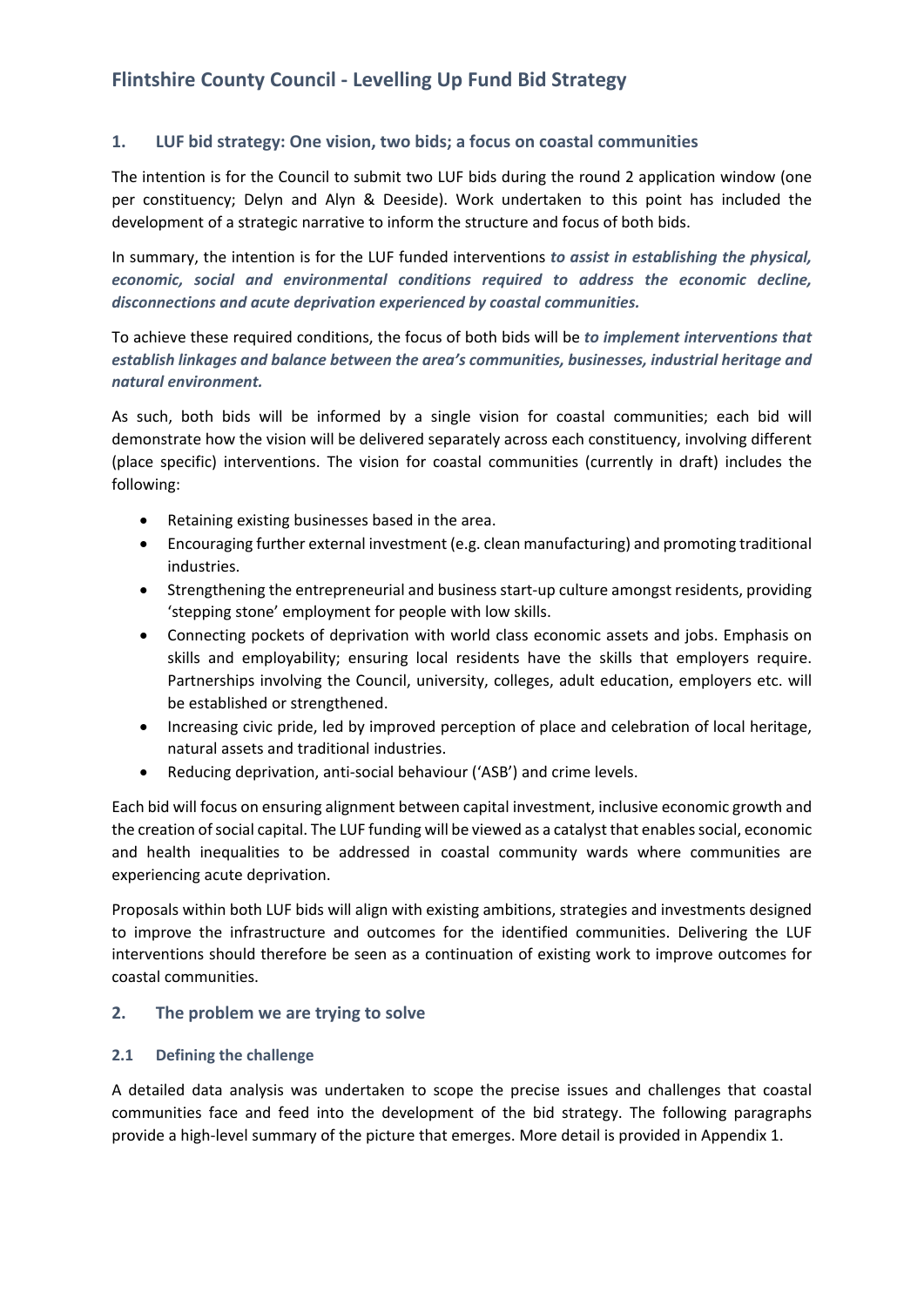**Socio-economic deprivation**: Compared to the UK as a whole, income levels in Flintshire are below the national average and a greater number of households are in poverty with high levels of child poverty too. WIMD 2019 data highlights that coastal communities in Flintshire experience high levels of deprivation (4% of Lower Super Output Areas (LSOA) in 10% most deprived; 14% in 20% most deprived in Wales), particularly when it comesto the employment, income, education and community safety dimensions. In spite of a strong economy in the area, these communities do not partake in the benefits. Retaining existing employment and generating new 'stepping stone' employment that helps enhance skills and employability is a key levelling up opportunity in Flintshire.

**Health**: A review of health-related data, including on health deprivation (15% of Flintshire LSOAs in top 20% most deprived; concentrated in coastal strip), comparative life expectancy figures (gap of 11.6 years for men and 13.7 years for women between most and least deprived areas) and substance misuse, again suggests that health and wellbeing is an area that would benefit from a particular focus for the same deprived coastal communities in Flintshire. A focus on the accessibility of the coastal strip and physical activity to maximise the benefits from the Dee Estuary's visitor and outdoor appeal can help address these challenges.

**Crime**: Data specifically on 'acquisitive crime' linked to substance misuse illustrates that opening up the coastal strip in this way needs to be complemented by investments in positive uses of the natural beauty, heritage assets and an improved public realm.

**Commercial constraints (industry)**: A lack of investment in commercial premises in town centres and industrial parks, particularly Greenfield Business Park and Flint Castle Park, acts as a challenge to the retention of existing businesses (with a total rateable value of £2,517,950) and the creation or attraction of new ones. Many units are not fit for purpose any longer or even beyond economic repair. In the face of renewed high demand following the pandemic (occupancy rates ranging from 78% in Greenfield to 95% in Deeside and particularly demand for industrial space having increased considerably compared to January 2019) this creates a risk that important local employers could be unable to secure the desired size of appropriate space and will look further afield into Wrexham, Cheshire and the Wirral.

**Commercial opportunity (tourism)**: With a large potential catchment for the visitor economy (of 4.7m people living within a 60-minute drive) (prior to Covid 19) the economic impact of the sector has experienced a steady growth and strong employment performance since 2009. As highlighted in commitments in the Destination Management Strategy, the area's commercial potential for tourism in the widest sense (including leisure, recreation and tourism uses) remains largely untapped. Levelling Up investment can be a catalyst to access this market for the benefit of coastal communities in Deeside.

**Place based issues (heritage)**: The built heritage across the coastline and town centres is under threat and a lack of ownership and civic pride means that a lot more could be done to realise the ample opportunities to secure greater benefits from place-building through targeted investment in the natural and built environment.

**Place based issues(public realm)**: The public realm in the coastal communities isshaped by the legacy created by heavy industry activities (34.8% of Flintshire LSOAs in 10% most deprived for physical environment in 2014, prior to inclusion of the green space sub-domain prompting a considerable improvement in Flintshire's position in the 2019 index). Reconciling industrial spaces with the natural environment, ensuring better connectivity and reducing inequality and inequity of access to heritage and natural assets can help equip coastal communities to take advantage of the promise key assets hold for the area.

### **2.2 Market failures and their impact**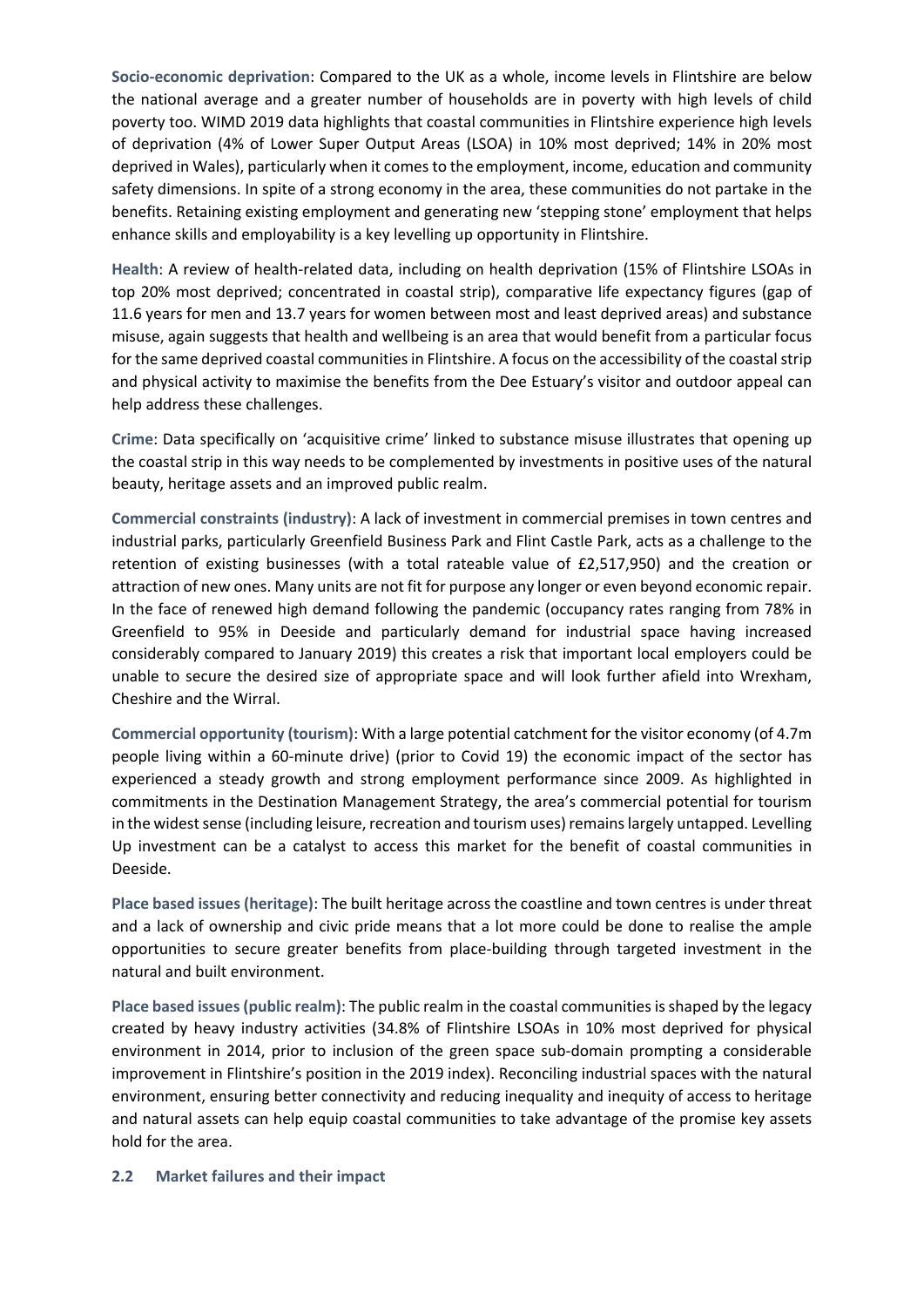The LUF application process requires applicants to identify market failures that are creating the challenges as outlined above and are negatively impacting communities and local stakeholders. The purpose of the interventions proposed within an applicant's LUF bid should be designed to correct these failures, and in doing so realise benefits to communities.

Informed by the above, a visioning and Theory of Change exercise has been undertaken to identify the market failures and their impact, as well as identifying the intended long-term impact and outcomes that would be realised (to inform the economic analysis of both bids).

A summary of the market failures and their impact on coastal communities is provided below:

**Market failure 1 - A lack of investment in commercial premises (town and industrial parks) along the coastline.**

- These premises are in need of investment or they will not be fit for purpose and may soon be vacated by current business occupants, risking current jobs and local supply chains.
- The areas in which these commercial premises are located are in need of upgrade, with their current condition negatively impacting perceptions (residents, communities, visitors and businesses).
- Given their age and current condition, the energy inefficiency of these buildings.
- A lack of suitable premises for local SMEs and incubator businesses; this may restrict their growth and/or result in them relocating out of area.

# **Market failure 2 - The built heritage across coastline and town centres is falling into disrepair and disappearing**

- ASB and criminality in certain locations (e.g. Shotton).
- Lack of ownership and civic pride, given the cycle of decline.
- Built heritage is potentially a detractor from the area, rather than people having any awareness of the heritage and these buildings/structures being seen as relevant. This adds to the disconnect between communities and their heritage assets.
- Voids and vacant buildings suppressing economic activity, as interest and footfall/spend is reduced.

**Market failure 3 - Decline of traditional industries linked to the area's maritime heritage (i.e. cockle fishing & processing/dock management).** 

- Lost commercial and employment opportunities, threatening the future sustainability of industries (and associated jobs) currently struggling with the impact of Brexit.
- Loss of skills associated with these traditional industries.
- Disconnect between communities and their local heritage/natural environment; industries seen as dirty and local resources contaminated. Low level of awareness of the quality of water and fishing stock etc.
- This disconnect and misconception impacts on ability to promote heritage and natural environment to visitors.

**Market failure 4 - Poor linkages between natural assets, areas of enterprise and services, and residential areas. Residents and visitors making limited use of linkages (paths etc.) due to poor condition, fear of crime and negative perceptions of the areas connected by said linkages.**

- Adding to the disconnect between communities, their heritage assets and natural environment.
- ASB, criminality and fear of crime reducing use of public spaces and linkages, contributing to social isolation and/or increased use of private transport.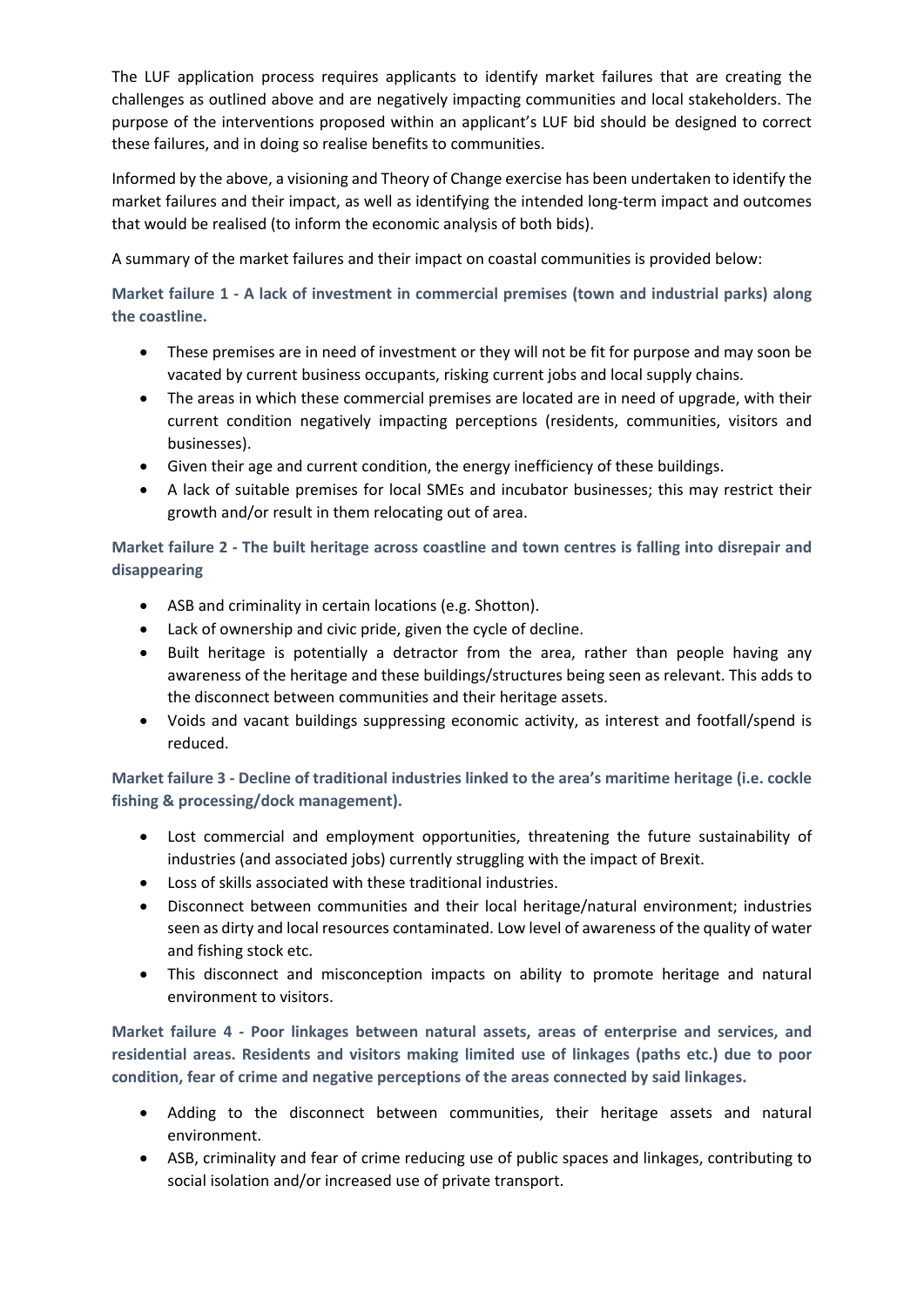**In summary, these market failures can be linked to the economic decline, disconnection and acute deprivation experienced by coastal communities:**

- Visible decline of the area (physical).
- High levels of deprivation and decline in social outcomes, linked to unemployment, low skills and poor-quality housing.
- Negative perceptions held by residents, potential investors and visitors, resulting in lost opportunities for inclusive wealth building.
- Disconnect between local communities and their natural environment, heritage and local employers (exception: Greenfield - 400 local employees).
- Rise in anti-social behaviour and crime.



# **3. LUF bids - 'Connecting Coastal Communities 2024'**

The intention is to develop two LUF bids that demonstrate the Council's commitment to supporting coastal communities, and in particular those wards identified as experiencing acute deprivation. The LUF bids will demonstrate how the proposed interventions align with existing strategies and priorities associated with supporting coastal communities, while also demonstrating how the funding will be spent by April 2024 (as per LUF requirements). Through the LUF interventions detailed within our 'Connecting Coastal Communities 2024' LUF bids, we will demonstrate that these investments form one element of a wider and longer-term programme designed to address the experience of social, economic and health inequalities in these communities.

The intention is that the interventions funded through LUF establish the physical, economic, social and environmental conditions required to address the economic decline, disconnections and acute deprivation experienced by coastal communities.

This will be achieved by implementing interventions that establish linkages and balance between the area's communities, businesses, industrial heritage and natural environment:

 Encouraging inclusive economic growth that realises social capital for communities (skills & employability, employment, wage levels, health & wellbeing, quality of life); establishing a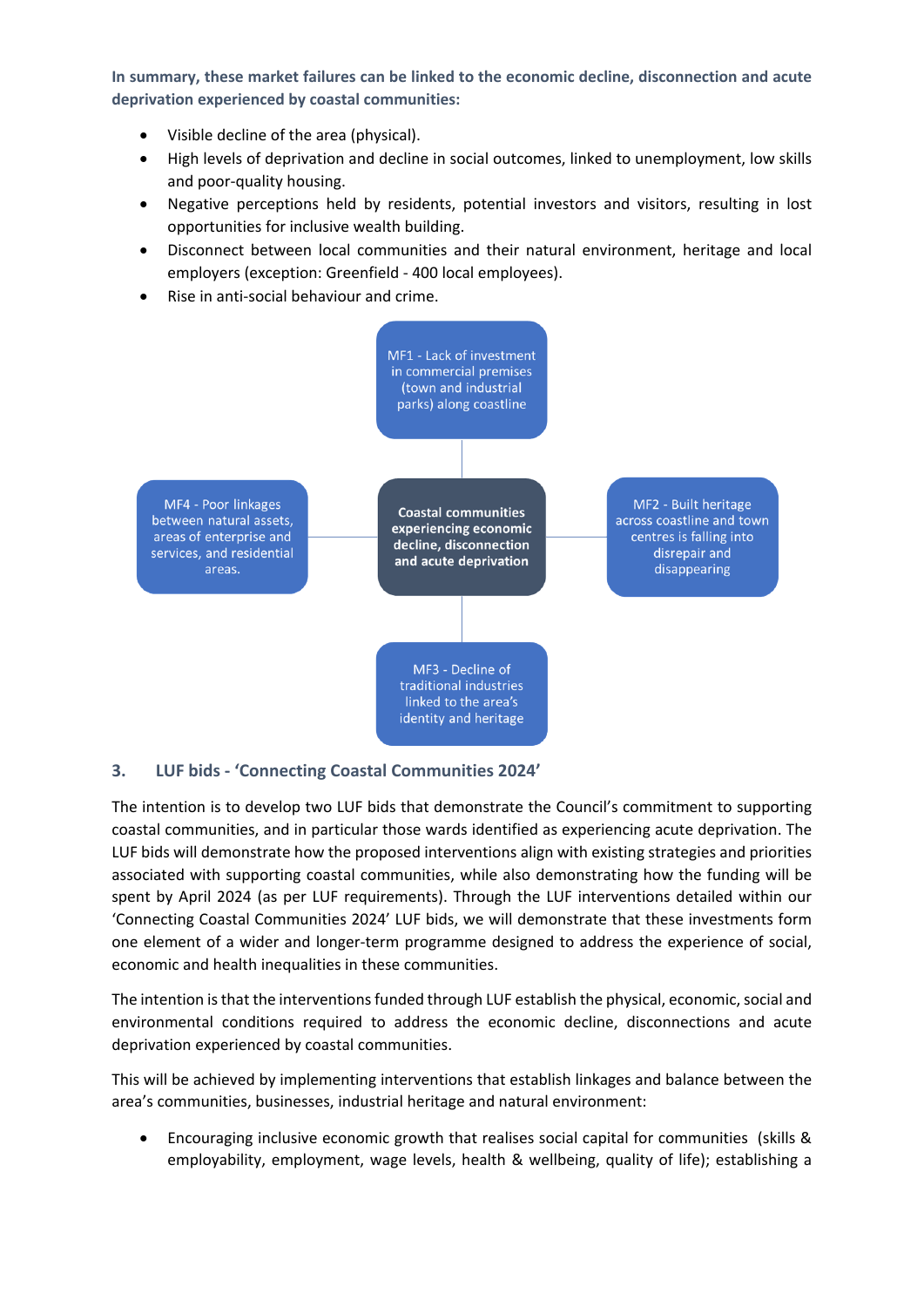sustainable relationship between local SMEs, traditional industries, large anchor employers and local communities.

- Establishing the conditions and infrastructure to encourage net-zero commercial growth.
- Celebrating the area's heritage, traditional industries and natural assets through a modern, accessible and sustainable offer to residents and tourists.
- Creating and maintaining a public realm that provides the physical linkages between communities, businesses, heritage and the natural environment.

In summary, our long-term ambitions for coastal communities rely on the successful implementation of 'Connecting Coastal Communities 2024'.

## **4. LUF interventions - current shortlists**

The following shortlisted options have been identified for each bid/constituency:

**Delyn constituency**

| <b>LUF intervention</b>                                                                                                                                      | <b>Market</b><br>failure | <b>Rationale for inclusion</b>                                                                                                                                                                                                                                                                                                                                                                                                                                                                                                                                                                                                                                                                                                                                                                                                                                                                                 |
|--------------------------------------------------------------------------------------------------------------------------------------------------------------|--------------------------|----------------------------------------------------------------------------------------------------------------------------------------------------------------------------------------------------------------------------------------------------------------------------------------------------------------------------------------------------------------------------------------------------------------------------------------------------------------------------------------------------------------------------------------------------------------------------------------------------------------------------------------------------------------------------------------------------------------------------------------------------------------------------------------------------------------------------------------------------------------------------------------------------------------|
| <b>Business unit</b><br>regeneration<br><b>Flint Castle Park</b><br><b>Greenfield Business</b><br>Park                                                       | MF <sub>1</sub>          | Current units are left from heavy industry uses that have<br>$\bullet$<br>disappeared<br>Current units to some extent accommodate business expansion &<br>$\bullet$<br>reduction flexibly - important to retain to avoid businesses/<br>employers locating elsewhere<br>Additional diversity in size of units will improve business<br>$\bullet$<br>productivity (because no longer need to spread over several units<br>with associated time management issues)<br>Offer of modern, light units will help reduce HGV traffic in the<br>$\bullet$<br>area<br>Investment required in underutilised/ underused land and some<br>$\bullet$<br>empty (because uninhabitable units) - development of modern<br>business units offers good returns<br>Refurb/ redevelopment will deliver carbon reduction<br>$\bullet$<br>First impressions count for tourism (in adjacent area along coastal<br>$\bullet$<br>strip) |
| <b>Greenfield Valley</b><br><b>Heritage Park</b>                                                                                                             | MF <sub>2</sub>          | FCC working with GV Trust on two zones highlighted in their<br>$\bullet$<br>strategy: Basingwerk and Heritage ad Museum<br>Investment in Heritage Museum (within paid for boundary of<br>$\bullet$<br>Park) would strengthen commercial viability<br>Investment in listed buildings vital to sustain viability of Park<br>$\bullet$<br>operations (precise need/ opportunity to be established in<br>current feasibility study)<br>Connectivity with coast is being considered, but otherwise not<br>$\bullet$<br>relevant for focus on public realm to improve linkages                                                                                                                                                                                                                                                                                                                                       |
| Flint and Bagillt track and<br>docks<br><b>Flint and Bagillt</b><br>$\bullet$<br>cycle track and<br>trails<br><b>Flint Dock</b><br>$\bullet$<br>Enhancements | MF <sub>2</sub><br>MF4   | Section of coastal path is one of most attractive parts of the area<br>$\bullet$<br>with viewpoints over Estuary, but currently not accessible<br>(narrow path)<br>Coherent package offer important for tourism - linkages quite<br>$\bullet$<br>good already and could be completed with additional investment<br>(including facilities linked to cycle track)<br>Good fit with existing activities/ investments (e.g. Flint Visitor<br>$\bullet$<br>Centre as active piece of work funded by RNLI & WG)<br>Physical environment more generally incl. public realm, green<br>$\bullet$<br>infrastructure, parking provision (rather than purely buildings)<br>shapes visitor experience - opportunity to:                                                                                                                                                                                                     |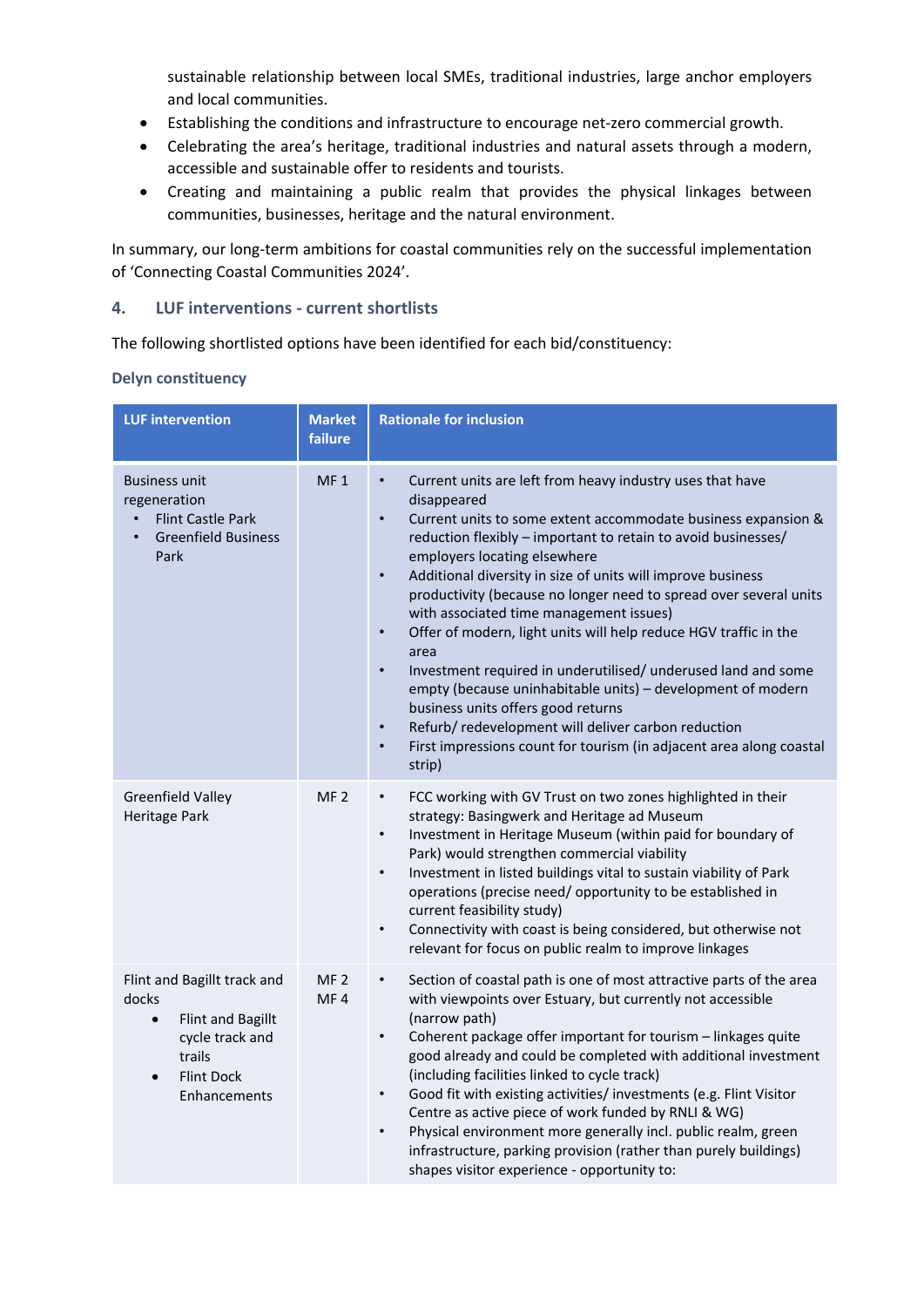| o provide access to the natural environment in urban area<br>o capitalise on landscape to create recreational use for local<br>community (who rediscovered area in lockdown)<br>o renovate an important heritage asset for the long-term future<br>incorporate 'backwater land' into overall impression<br>$\circ$<br>o address current generational gap in usage i.e. de facto use as<br>cycle path etc. by younger generation with (more formalised)<br>positive use |
|------------------------------------------------------------------------------------------------------------------------------------------------------------------------------------------------------------------------------------------------------------------------------------------------------------------------------------------------------------------------------------------------------------------------------------------------------------------------|
| o Use supporting signage, seating etc. to enhance attractiveness<br>of the area and encourage linger and dwell<br>Walking/cycling will deliver carbon reduction                                                                                                                                                                                                                                                                                                        |

# **Alyn & Deeside Constituency**

| <b>LUF intervention</b>                                                                                                                                                         | <b>Market</b><br>failure | <b>Rationale for inclusion</b>                                                                                                                                                                                                                                                                                                                                                                                                                                              |
|---------------------------------------------------------------------------------------------------------------------------------------------------------------------------------|--------------------------|-----------------------------------------------------------------------------------------------------------------------------------------------------------------------------------------------------------------------------------------------------------------------------------------------------------------------------------------------------------------------------------------------------------------------------------------------------------------------------|
| Connah's Quay Dock:<br>Modern Dock<br><b>Modern Dock</b><br>$\bullet$<br>Slipways<br>Introduction of<br>$\bullet$<br>CCTV to<br>Connah's Quay<br>Docks - Modern<br>and Historic | MF4                      | Used by boat community for recreational uses<br>Improved access for boats would support recreational/tourism<br>$\bullet$<br>use - business consultation re additional uses/ benefits and<br>potential catalyst role of modern dock & slipways (incl. public<br>realm) ongoing (but dock integrity yet to be confirmed)<br>Better linkages, security and H&S on the water (CCTV), improved<br>$\bullet$<br>public realm needed to enable recreational use to full potential |
| Connah's Quay: Historic<br>Dock & public realm                                                                                                                                  | MF <sub>2</sub>          | Intrinsic part of visitor offer (e.g. adjacent to heritage centre)<br>$\bullet$<br>Improved footpath and signage will help pull visitors to coast path<br>$\bullet$<br>(and address current barrier created by train line and unattractive<br>terraced housing)                                                                                                                                                                                                             |
| John Summer Clocktower<br>John Summers (former<br>Corus) sports and social<br>club site                                                                                         | MF <sub>2</sub>          | Derelict buildings attract ASB and crime. Enbarr Foundation wish<br>$\bullet$<br>to restore the site and bring a historic building back to use in<br>order to reduce crime and to create a community facility.<br>Former Social Club site managed by Care & Repair; proposals<br>$\bullet$<br>designed to reduce crime and ASB and increase access to, and<br>provide facilities for, the nearby coastal path.                                                              |
| Sea Cadets                                                                                                                                                                      | MF4                      | To develop a purpose built centre for the Sea Cadets at Connah's<br>Quay Docks to increase positive uses of the Docks and enable<br>greater use of the marine infrastructure.                                                                                                                                                                                                                                                                                               |
| <b>Business Premises Grant</b>                                                                                                                                                  | MF1                      | To incentivise businesses to invest in commercial property in the<br>$\bullet$<br>target area to: improve the appearance of the built environment;<br>bring vacant commercial space back into use; and to renovate<br>commercial units to make them fit for long term future use in<br>accommodating employment.<br>The grant will operate in all communities adjacent to the coast<br>from Connah's Quay to Saltney.                                                       |
| Saltney Coast Path Gateway                                                                                                                                                      | MF4                      | Improve access and visitor facilities,                                                                                                                                                                                                                                                                                                                                                                                                                                      |

Further work is required to refine the shortlist for each constituency, creating a final list of interventions to be included within the respective LUF bids. This refinement will reflect the following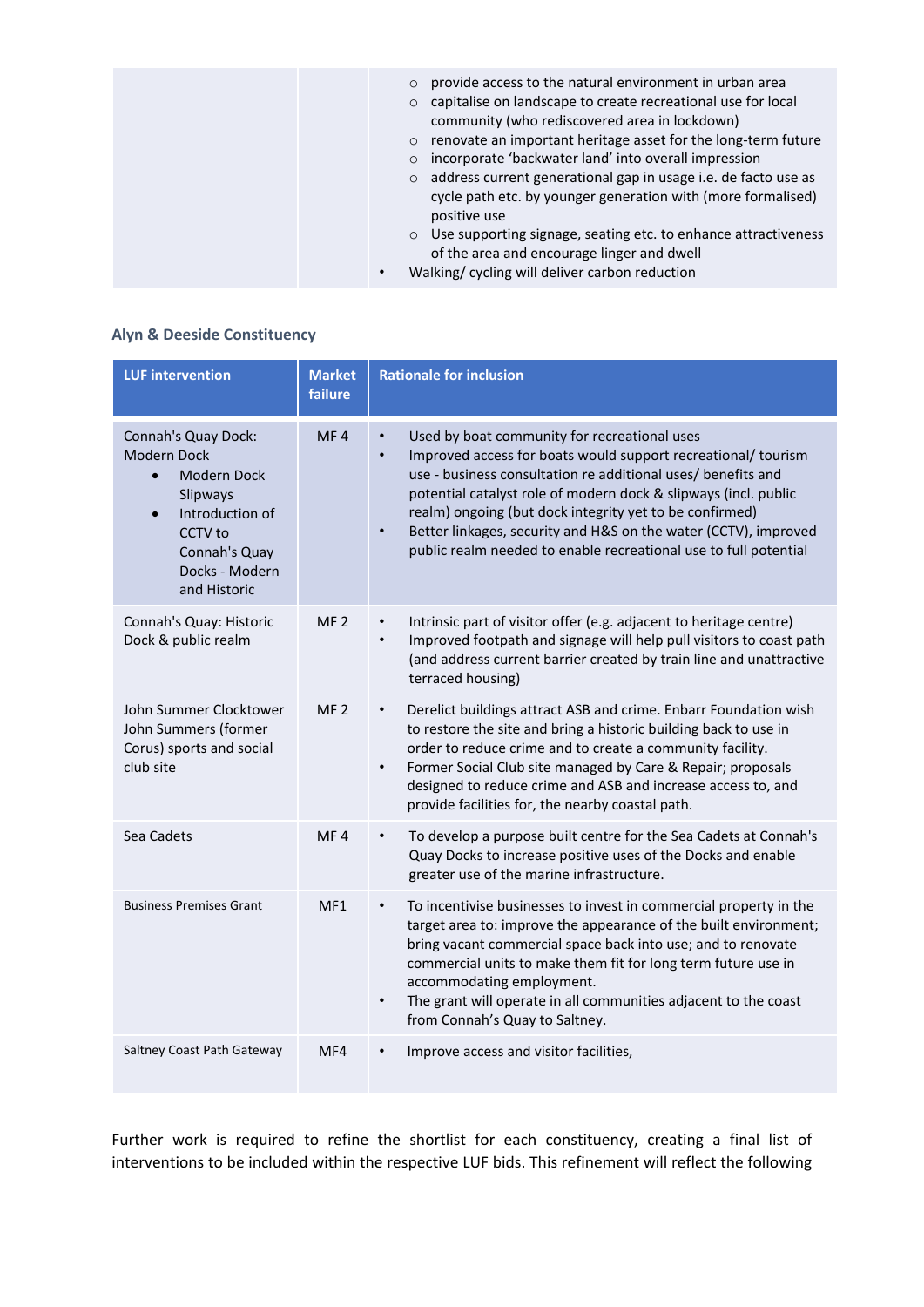LUF framework requirements (relating to round 1, although requirements are anticipated to be the same for round 2):

- The requirement for all LUF funding to be spent by  $31<sup>st</sup>$  March 2024; as such we are required to assess the likelihood of LUF funds being spent by that point.
- The total required for LUF funding for each bid is not to exceed £20 million; as such we are required to assess the total cost of the identified LUF interventions, which must not exceed £20 million per bid once the total value of identified match funding is accounted for.

# **5. Next steps**

The current planning assumption is that round 2 of the LUF will open on 1<sup>st</sup> March 2022 and close on 10<sup>th</sup> May 2022. This has yet to be confirmed, with the only guidance provided by government indicating that the window will open in 'Spring 2022'.

Informed by the above assumption, the project plans for the development of both bids include the following main stages:

- **Stage 1** confirm shortlist of propositions to be included within both bids (December 2021- January 2022)
- **Stage 2** confirm designs and costings for all interventions to be included within both bids (December 2021-January 2022)
- **Stage 3** undertake consultation exercises in relation to shortlisted interventions (January 2022)
- **Stage 4** develop financial and economic models for both bids (January-February 2022)
- **Stage 5** develop two LUF bids, one for each constituency, including gathering letters of support from stakeholders (including MPs) - (March-April 2022)
- **Stage 6** Council review and approvals (end of April 2022)
- **Stage 7** Submission of bids and letters of support (early May 2022)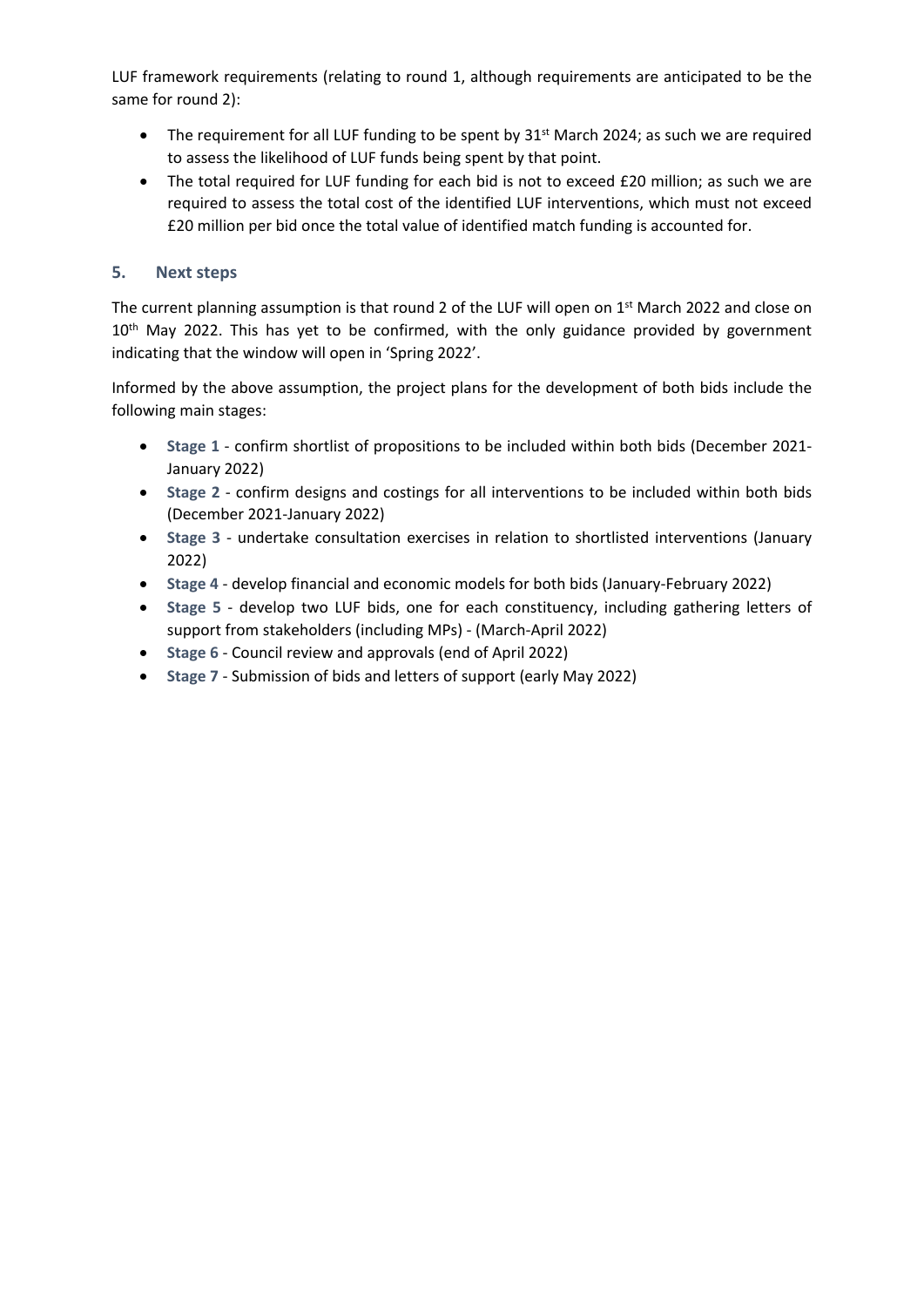# **Appendix 1 - Defining the Challenge**

### **Socio-economic deprivation**

Compared to the UK as a whole, income levels in Flintshire are below the national average, a greater number of households is in poverty and 2015 data suggests that 17.7% of all children in families which are eligible for child benefit were living in poverty<sup>i</sup>.

In comparison to other Welsh counties Flintshire as a whole performs relatively well. In September

2019 at 79.7% it had the highest employment rate and at 2.3 the lowest unemployment rate as well as at £17,064 the third highest disposable income (after Monmouthshire and Newport) and at £23,086 the fourth highest GVA per head (after Cardiff, Newport and Wrexham) of all Welsh authoritiesii. In other words, Flintshire has a strong economic base. And yet, some parts of Flintshire suffer from high levels of socio-economic deprivation.



Source: Welsh Government, [DataMap](https://datamap.gov.wales/maps/new?layer=inspire-wg:wimd2019_overall) Wales

An analysis of WIMD 2019 dataiii shows that 3 LSOAs (or 4%) in

Flintshire are in the 10% most deprived in Wales, rising to 10 (or 14%) for the 20% most deprived. As illustrated in the map (the darker the shade of blue the higher the deprivation), these are strongly concentrated in Deeside.

A total of 7 LSOAs (or 10%) in the county are in the top 20% most deprived in terms of employment and 11 LSOAs (or 15%) feature in this group in terms of income deprivation. This leads to the conclusion that in spite of a strong economy and high quality employment being available, some communities do not partake in the benefits from this.

Education and community safety are particular areas of concern in an otherwise relatively affluent county, with 9 LSOAs (or 13%) for education and 8 LSOAs (or 11%) for community safety being in the 10% most deprived areas in Wales (rising to 17 or 24% and 12 or 17% for the 20% most deprived respectively). This would suggest that considerable barriers to accessing good employment exist for these communities that are again strongly concentrated in Deeside with LSOAs in Shotton, Flint, Connah's Quay, Sealand and Mostyn all featuring strongly in the 10% most deprived groups for education (Shotton Higher 2 is even in the top 1% most deprived in this respect) and/ or community safety.

The Levelling Up funding can therefore play an important role in enabling investment that can retain existing employment and help create new 'stepping stone' employment opportunities (i.e. relatively low skill roles) in sectors such as tourism and heritage in close proximity to these communities experiencing high levels of income and employment deprivation.

## **Health**

Considering health, the overall picture is less stark, with 5 LSOAs (or 7%) in the top 10% most deprived and 11 LSOAs (or 15%) in the 20% most deprived. However, as the 2019 WIMD results report points out, the only area to move from outside the 30% most deprived into the 10% most deprived group was Flint Coleshill 2 in Flintshire<sup>iv</sup> and the same Deeside LSOAs again feature strongly in this group.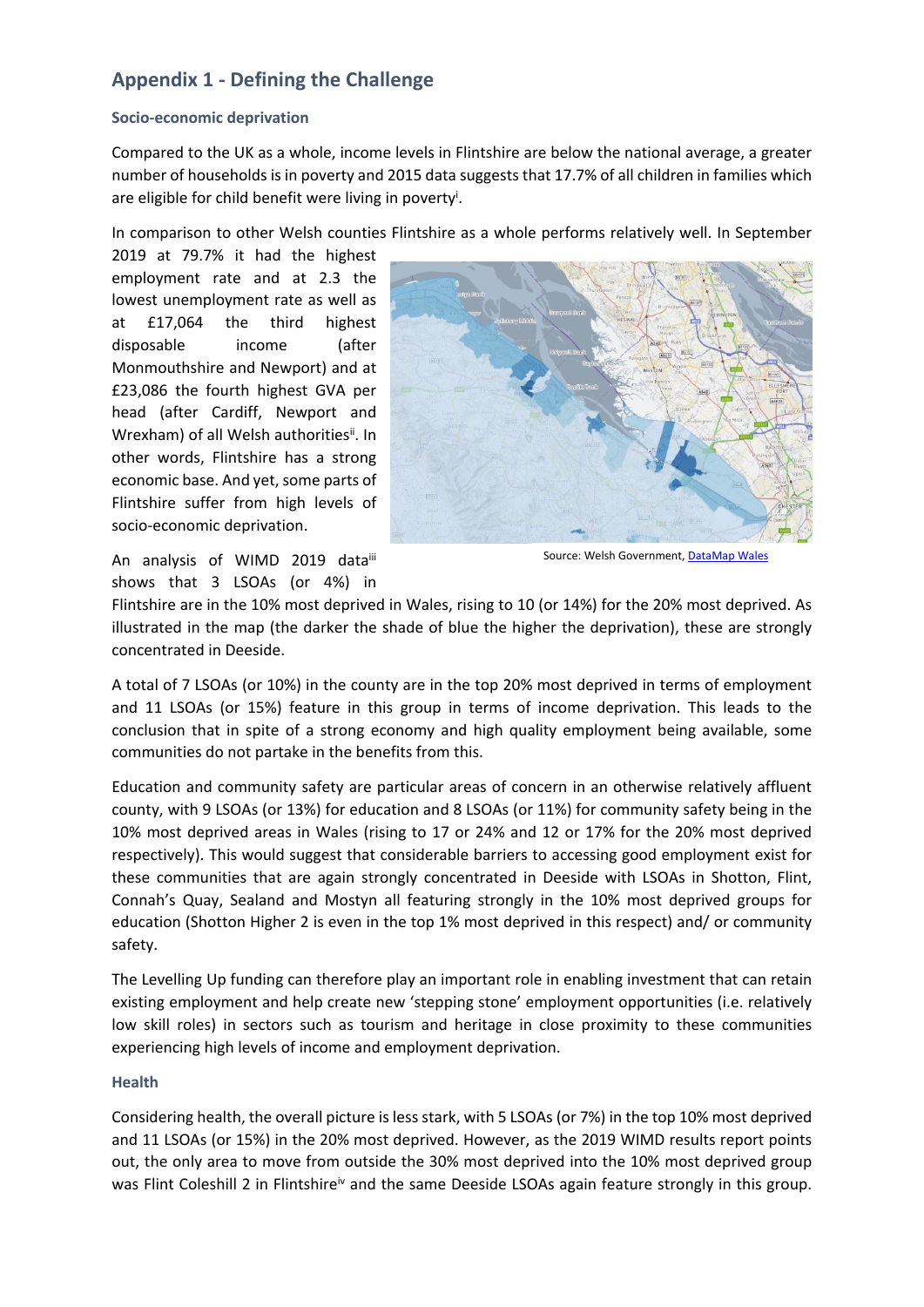This would suggest that health and wellbeing is an area that would benefit from a particular focus for deprived communities in Flintshire.

This picture is borne out by a look at the inequality gap in life expectancy as measured by the Slope Index of Inequality. This suggests that the absolute gap in years of healthy life expectancy between the most and least deprived areas in Flintshire amounted to 11.6 for men and 13.7 for women for the most recent period for which data is available (2010-14)<sup>v</sup>. Taking data for 2001-05 and 2005-09 into account, it appears that the trend is for this gap to narrow for men, but grow wider for women<sup>vi</sup>.

Finally, the 2017 Well-being Assessment<sup>vii</sup> identifies psychoactive substances and new novel drugs as well as addiction to prescription drugs as concerns for health and wider community well-being in the county. It also points out that 25.5% of 4-5 year old children and 57.5% of adults in Flintshire were found to be obese or over weight. A focus on higher physical activity levels therefore appears appropriate.

A focus on physical activity through encouraging and enabling active travel options and making the coastal strip with its outdoor appeal more accessible and safer for Deeside communities therefore responds directly to the concerns raised by this data analysis.

### **Crime**

The 2017 Well-being Assessment for Flintshire stated that "Drug abuse is sometimes very visible in public places and is of concern to the public, and has an impact on reported acquisitive crime", even though the actual "number of crimes committed and the people involved is quite small"viii.

While a focus on enabling physical activity will go some way in opening up the coastal strip to local communities, an emphasis on 'crowding out' negative uses by investing in positive uses drawing on the natural beauty, heritage assets and an improved public realm will be key to delivering levelling up results.

## **Commercial constraints (industry)**

In view of these socio-economic issues, it is desirable for vibrant economic activity to create new opportunities in the area, the Flintshire coastal strip. However, commercial constraints act as an obstacle in this respect. A lack of investment in commercial premises in town centres and industrial parks acts as a challenge to the retention of existing businesses and the creation or attraction of new ones.

A number of industrial estates/ business parks is located in the area, including the Greenfield Business Park and Flint Castle Park. Many of the existing units in both business parks are beyond economic repair at the end of their life and in many instances not fit for purpose any longer. However, adding up to a total rateable value of £2,517,950, the businesses accommodated in the units are important to the local economy.



While detailed Condition survey information is not available, the Greenfield feasibility studyix, for instance, concluded from a visual review that many units were "legacy buildings" from previous uses and that "improvements have appeared to have been made within the last 20 years to many of the units but on an ad hoc basis". It further states that "a number of units are coming to the end of their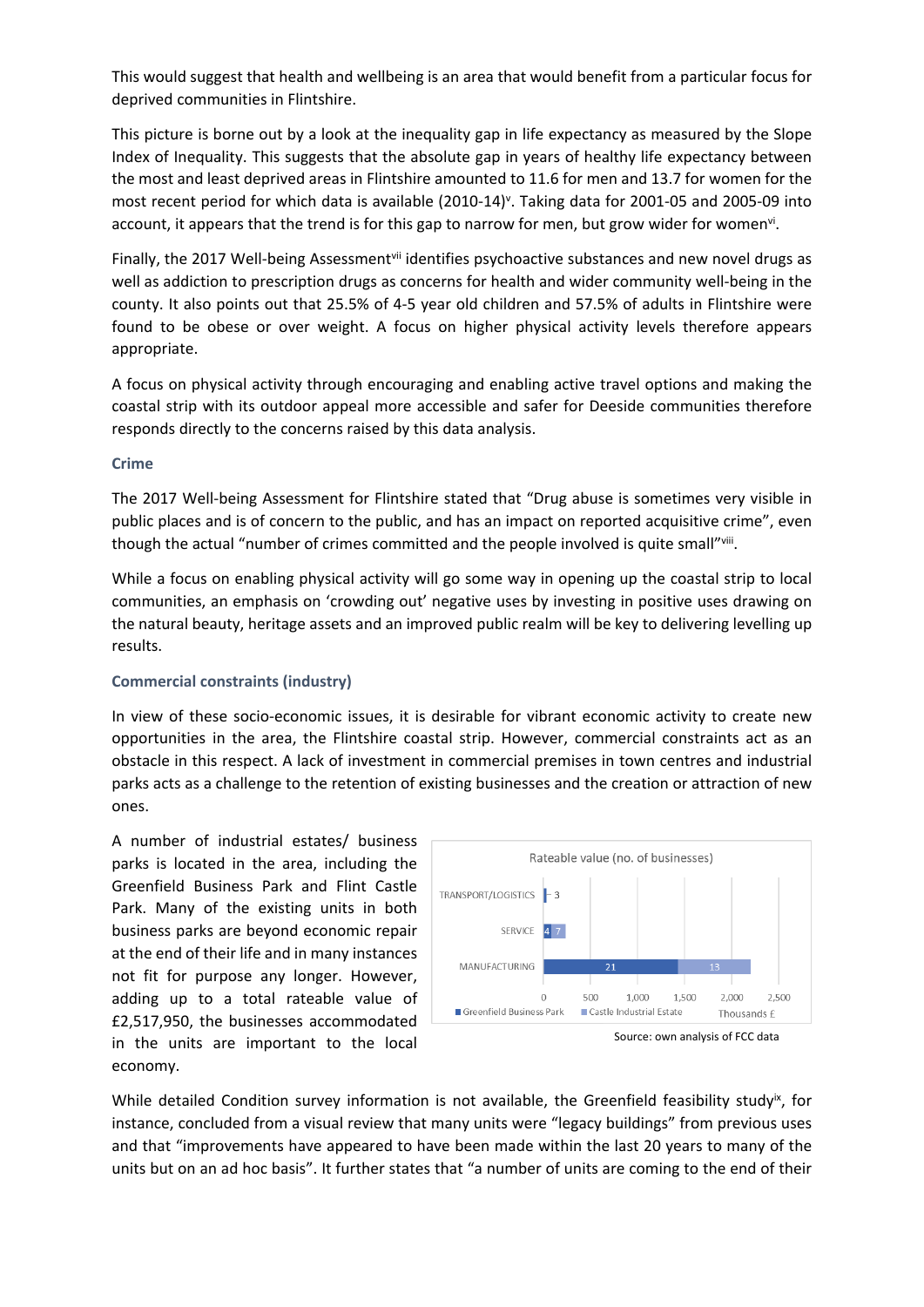life and will require significant investment within the next 5 years" and identified issues arising from key employers having outgrown their units and resorting to the (highly disruptive) use of shipping containers; issues arising from a lack of space for articulated HGVs. The Castle Park feasibility study echoes these findings, including stating that the current light weight structures may not be suited for "Building Regulation compliant overcladding or offer sufficient fire protection for future uses"x.

Moreover, in the face of high demand, supply of suitable business premises is low. According to Council-collated data, as of October 2019 (reflecting pre-Corona levels) Council-managed business



centres catering for start-ups and small businesses, had high occupancy rates ranging from 78% in Greenfield to 95% in Deeside. Following a drop in activity during the pandemic period, demand is now building again as evidenced by data from a local commercial agent, Legat Owen, regarding business accommodation enquiries. This suggests that the number of enquiries for commercial accommodation across all sectors

Source: Data obtained from commercial agent

(industrial, office and retail) has increased significantly since April 2020, exceeding pre-pandemic levels. Increased take up of vacant space is leading to companies within Flintshire being unable to secure the desired size of space and having to look further afield into Wrexham, Cheshire and the Wirral.

It is therefore essential for the employment and prosperity prospects of local communities in Deeside to invest in business premises designed to retain and attract small local employers.

## **Commercial opportunity (tourism)**

A total of 4.7m people live within a 60-minute drive time of Flintshire giving a large potential catchment for the visitor economy<sup>xi</sup>. Considering income from tourism, a trend of steady growth in the economic impact from day visitors to the area was recorded from £63.93 million 2009 to £112.06 million in 2019<sup>xii</sup>. Following a decreasing trend from 2009 to 2014, since 2015 employment has also displayed an increasing trend (from 2,920 FTEs in 2014 to 3,418 in 2019)<sup>xiii</sup>. Read in conjunction with the Flintshire Destination Management Strategyxiv it is clear that the area's commercial potential of tourism in the widest sense (including leisure, recreation and tourism uses) remains largely untapped. Under the heading of 'product development' the strategy has a strong focus on supporting the development of a Flintshire Coast Park including the creation of small scale visitor infrastructure along the Dee coastline, and plans for wider place building activities (e.g. enhancing linkages between Greenfield Valley, Greenfield Docks and the coast or maximising the potential of Flint Castle). Similarly, the dockside area of Connah's Quay has been identified as "a key hidden asset" and "a strategic investment opportunity"xv.

And yet, a decline of traditional industries and a poor tourism infrastructure constrain the extent to which coastal communities can benefit from these opportunities. Levelling Up funding can enable the investment required to maximise the benefits from Deeside's natural beauty, heritage assets and good opportunities to tap into a sizeable visitor economy market for these communities.

## **Place based issues (heritage)**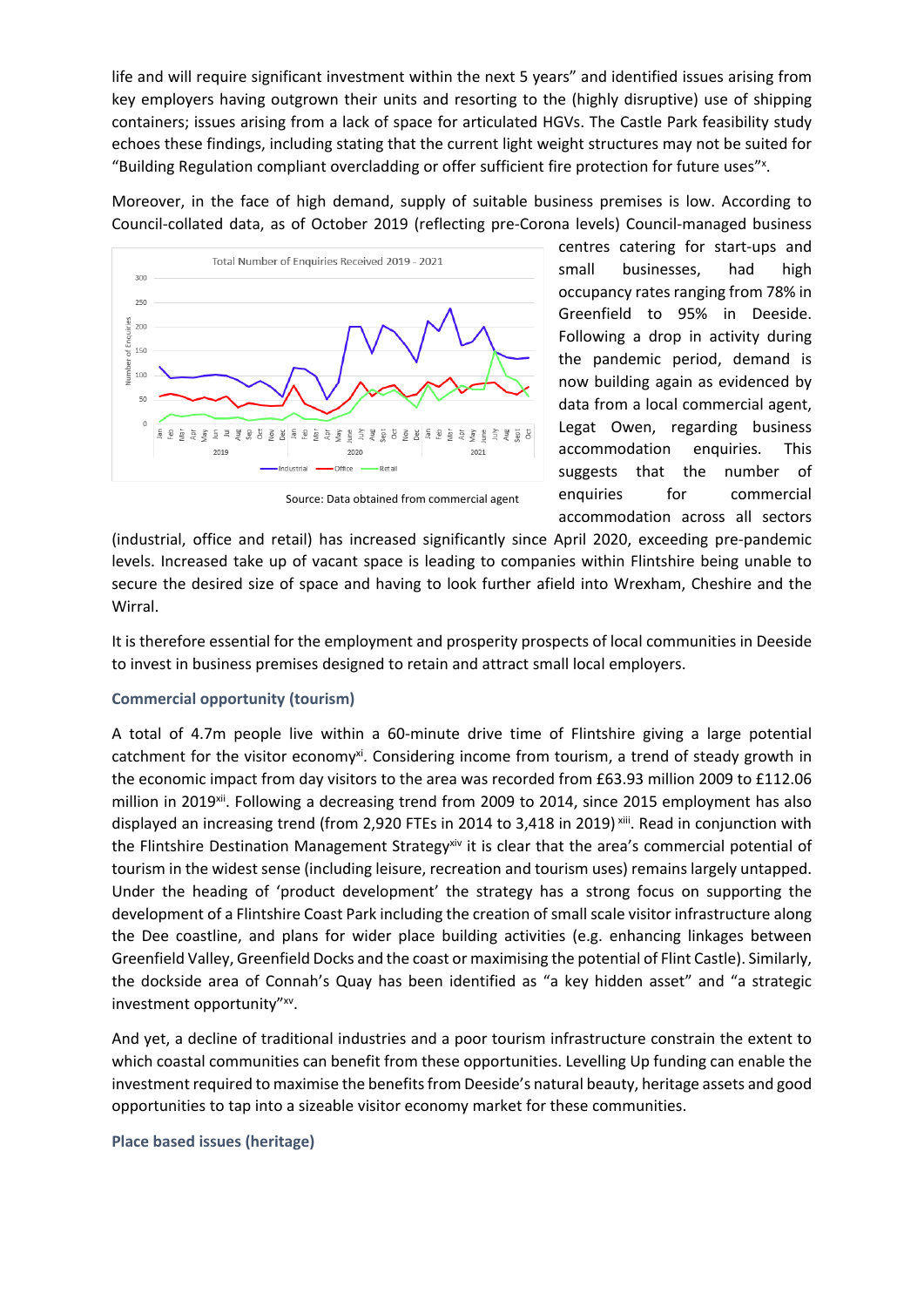As a result of limited benefits and investment from the high value-added economic activity clustered elsewhere in Deeside (e.g. advanced manufacturing, energy generation) reaching coastal communities in Deeside, the built heritage across the coastline and town centres too is falling into disrepair and disappearing. A lack of ownership and civic pride in both natural and heritage assets and a lack of positive engagement means that negative connotations and uses of these spaces prevail: the historic dock in Connah's Quay and leisure provision at Flint Dock don't receive the attention they deserve; the catch from the Dee is seen as contaminated, leading to limited engagement with fishery as a key traditional industry; and the coastal path and industrial heritage assets are disconnected from town centres; This multi-faceted disconnect and misconception impacts on the county's ability to promote its heritage and natural environment to visitors.

The conclusion that there is scope to achieve more in Flintshire is borne out by data from the RSA Heritage index, which maps and monitors the extent to which heritage assets contribute to the prosperity and wellbeing of residents throughout the UK. The '2016' Opportunity Index provided as part of this initiative identified Flintshire as one of three places in Wales with "the largest gap when comparing heritage activities to assets"xvi (the others being Cardiff and Newport). In the 2020 ranking, Flintshire still features as number seven in the top ten ranking for heritage potential (no. 17/22 for its overall performance). The strongest movement in Flintshire's ranking between 2016 and 2020 is evident for the domain of parks and open space, which saw a 12 point improvement in the county's heritage index ranking.

While the Index is a relative measure, it provides a useful quantitative dimension to Flintshire's potential to maximise the benefits from investment in place. Of particular interest is that, while Flintshire ranks at number 3 for assets in the domain of landscape and natural environment, the overall ranking is brought down by a rank of 16 when it comes to activities in this domain. When it comes to industrial heritage, at rank 22 for assets and 20 for activities, both dimensions would benefit from additional investment. In other words, for both of these domains, there is considerable scope to capitalise better on the natural and built environment.

### **Place based issues (public realm)**

Beyond specific assets themselves, the nature, quality and connectivity of the physical environment more generally is a key determinant of the success of places.

WIMD 2019 data again provides a useful starting point for a more detailed consideration of the issues arising with regard to the physical environment in Flintshire, particularly as they relate to the Deeside coastal communities. In the 2014 WIMD analysis, Flintshire had the highest proportion of LSOAs in the most deprived 10% in Wales for the physical environment domain (34.8%) and Queensferry was the most deprived LSOA in this domain in Walesxvii. In the 2019 assessment nearly a third of the 99 areas that had moved out of the 10% most deprived group for this domain between 2014 and 2019 were located in Flintshire. The report explains this movement with reference to the inclusion of the green space sub-domain in the WIMD indicator and the exclusion of the proximity to waste disposal and industrial site sub-domain<sup>xviii</sup>. The improved position of LSOAs in Flintshire therefore suggests that green space is an asset in the county while industrial sites affect the attractiveness and economic and health benefits that can be derived from it.

And yet, a 2020 Natural Resources Wales report assessing the state of natural resources in Wales suggests that "in the more deprived communities of Wales particularly, more still needs to be done to reduce inequality and inequity of access to, and benefit from, natural resources"xix. Places to focus on are identified as: Coast and rivers; Woodlands; Urban areas and Other green and blue spaces, including coastal and marine areas.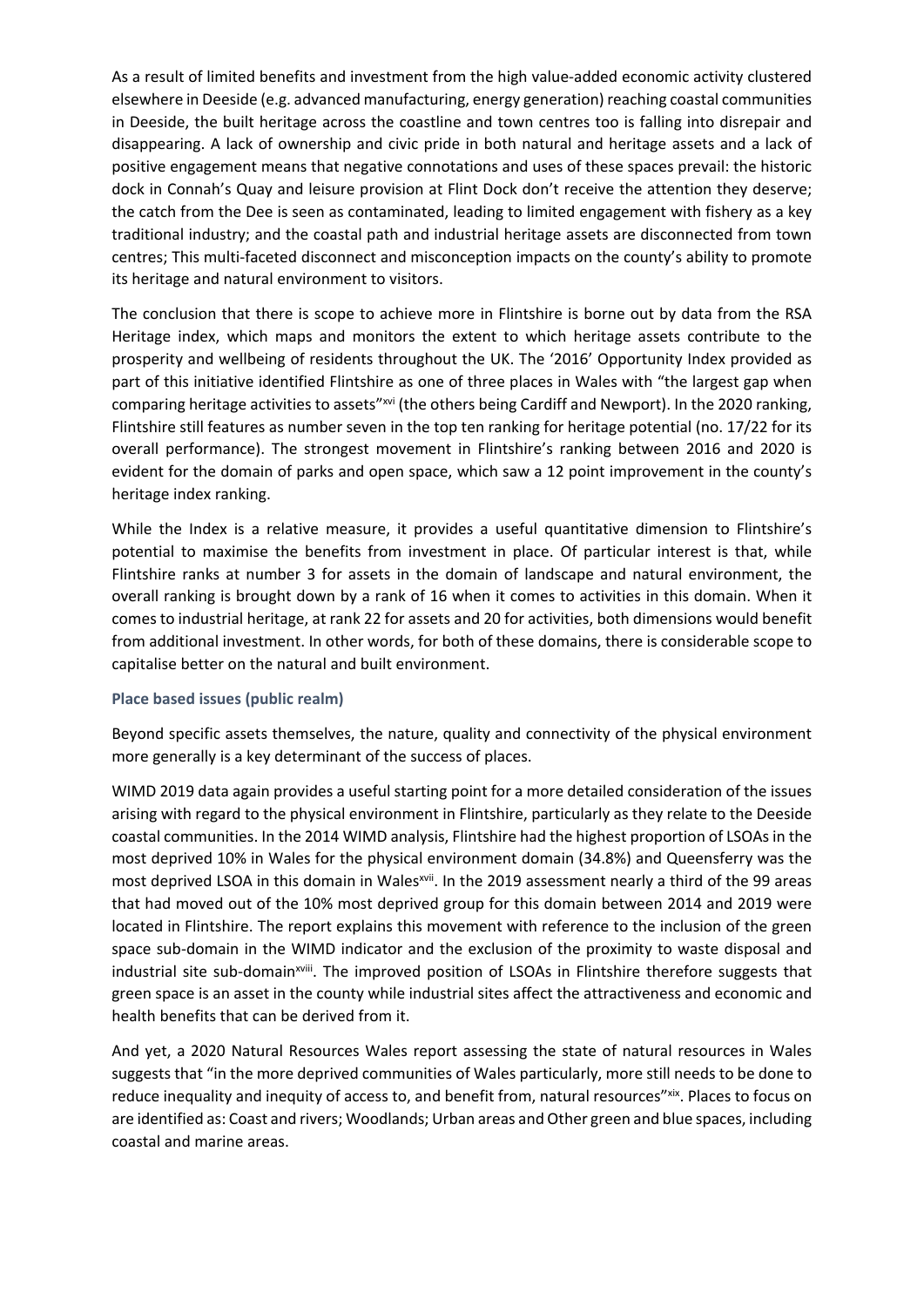In this context the Master Plan for Connah's Quay Waterfront<sup>xx</sup> identifies a number of commercial lessons from successful waterfront developments elsewhere that provide pointers for investments to create a destination in Deeside. These include "Creating strong pedestrian and cycling circuits along the waterfront linking a large number of attractions of different type and interest points; Enabling people to get near to the water; Providing opportunities for people to eat and drink overlooking the water; Animating the water and the dockside; Using both events of many types, small scale and large scale, to attract visits and enhance awareness of the destination."

Improving connectivity is therefore a priority for the public realm. In this context, green infrastructure with a particular focus on the coastal strip itself and its linkages with the town centres of Flint, Connah's Quay and Shotton has been identified as a key opportunity for Flintshire. The Flintshire Active Travel Integrated Network Map was developed to increase the currently limited levels of walking and cycling in Flint for everyday journeys and to encourage the use of Green Infrastructure and open space for leisure and Active Travelxxi.

In line with this, the 2015 Flintshire Coast Park Prospectus developed a vision for "an accessible coast park which celebrates the natural environment and heritage of the Welsh coast". It identified the "huge potential for tourism, recreation and wildlife appreciation" xxii along the 25 mile stretch of coast with over half of the county's population living within 2 miles of the coast and the Wales Coastal Path connecting into the North West of England. The same study suggests, however, that "access to the shore remains constrained and poorly presented in places".

Addressing the current lack of services (from public toilets to a tourism or visitor offer) and providing much better connectivity between natural and heritage assets on the coast and in town centres is therefore essential to create a strong public realm in the coastal communities that are the subject of the Levelling Up bids and ensure that they are equipped to take advantage of the promise these assets hold.

<sup>&</sup>lt;sup>i</sup> Flintshire Public Services Board (2017), Assessment of Local Well-being for Flintshire

ii Welsh Government (2020), Regional economic and labour market profiles, January 2020 URL: <https://gov.wales/regional-economic-and-labour-market-profiles-january-2020>

iii Welsh Index of Multiple Deprivation 2019 by rank, decile and quintile, Lower-layer Super Output Area (LSOA), [https://statswales.gov.wales/Catalogue/Community-Safety-and-Social-Inclusion/Welsh-Index-of-](https://statswales.gov.wales/Catalogue/Community-Safety-and-Social-Inclusion/Welsh-Index-of-Multiple-Deprivation/WIMD-2019/welshindexofmultipledeprivation2019-by-rank-decileandquintile-lowerlayersuperoutputarea)[Multiple-Deprivation/WIMD-2019/welshindexofmultipledeprivation2019-by-rank-decileandquintile](https://statswales.gov.wales/Catalogue/Community-Safety-and-Social-Inclusion/Welsh-Index-of-Multiple-Deprivation/WIMD-2019/welshindexofmultipledeprivation2019-by-rank-decileandquintile-lowerlayersuperoutputarea)[lowerlayersuperoutputarea](https://statswales.gov.wales/Catalogue/Community-Safety-and-Social-Inclusion/Welsh-Index-of-Multiple-Deprivation/WIMD-2019/welshindexofmultipledeprivation2019-by-rank-decileandquintile-lowerlayersuperoutputarea) [accessed16/11/2021]

iv Welsh Government (2019), Welsh Index of Multiple Deprivation, (WIMD) 2019, Results report, URL: [https://gov.wales/sites/default/files/statistics-and-research/2019-11/welsh-index-multiple-deprivation-2019](https://gov.wales/sites/default/files/statistics-and-research/2019-11/welsh-index-multiple-deprivation-2019-results-report-024.pdf) [results-report-024.pdf](https://gov.wales/sites/default/files/statistics-and-research/2019-11/welsh-index-multiple-deprivation-2019-results-report-024.pdf)

<sup>v</sup> Welsh Government, Inequality gap in life expectancy and healthy life expectancy at birth (Slope Index of Inequality) in years by Local Health Board and Local Authority, URL:

[https://statswales.gov.wales/Catalogue/Health-and-Social-Care/Life-](https://statswales.gov.wales/Catalogue/Health-and-Social-Care/Life-Expectancy/inequalitygapinlifeexpectancyandhealthylifeexpectancyatbirthslopeindexofinequalityinyears-by-localhealthboard-localauthority)

[Expectancy/inequalitygapinlifeexpectancyandhealthylifeexpectancyatbirthslopeindexofinequalityinyears-by](https://statswales.gov.wales/Catalogue/Health-and-Social-Care/Life-Expectancy/inequalitygapinlifeexpectancyandhealthylifeexpectancyatbirthslopeindexofinequalityinyears-by-localhealthboard-localauthority)[localhealthboard-localauthority](https://statswales.gov.wales/Catalogue/Health-and-Social-Care/Life-Expectancy/inequalitygapinlifeexpectancyandhealthylifeexpectancyatbirthslopeindexofinequalityinyears-by-localhealthboard-localauthority), [accessed 16/11/2021]

vi Public Health Wales (2011), Measuring inequalities, Trends in mortality and life expectancy in Flintshire vii Flintshire Public Services Board (2017), Assessment of Local Well-being for Flintshire

viii Flintshire Public Services Board (2017), Assessment of Local Well-being for Flintshire

ix Flintshire County Council (2021), Greenfield Feasibility Study

<sup>x</sup> Flintshire County Council (2021), Castle Park Feasibility Study

xi Flintshire County Council (2020), Recovery Theme Plan 2020/21| Tourism & Hospitality Sector (internal document)

xii Flintshire County Borough Council (2019), Steam Final Trend Report for 2009-2019

xiii Flintshire County Borough Council (2019), Steam Final Trend Report for 2009-2019

xiv Flintshire County Council (2017), Flintshire Destination Management Strategy Plan 2017-2020